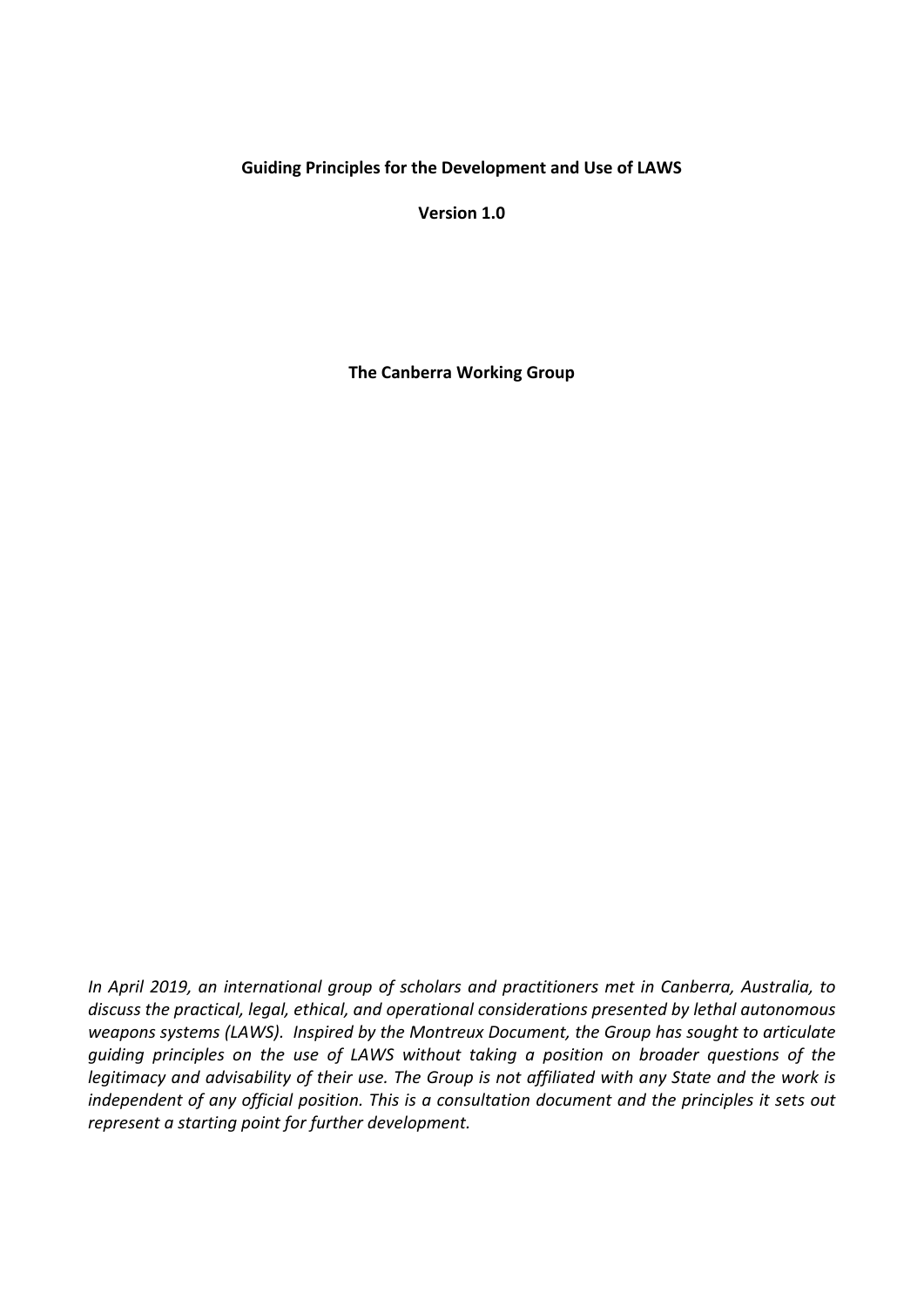# **Steering Group**

Deane-Peter Baker Erin Hahn Peter Lee Ian MacLeod

## **Other Members**

Liran Antebi Mark Hilborne Rain Liivoja Robert McLaughlin Valerie Morkevicius Shashank Reddy Mathew Wann

#### **Contact**

Deane-Peter Baker (d.baker@adfa.edu.au)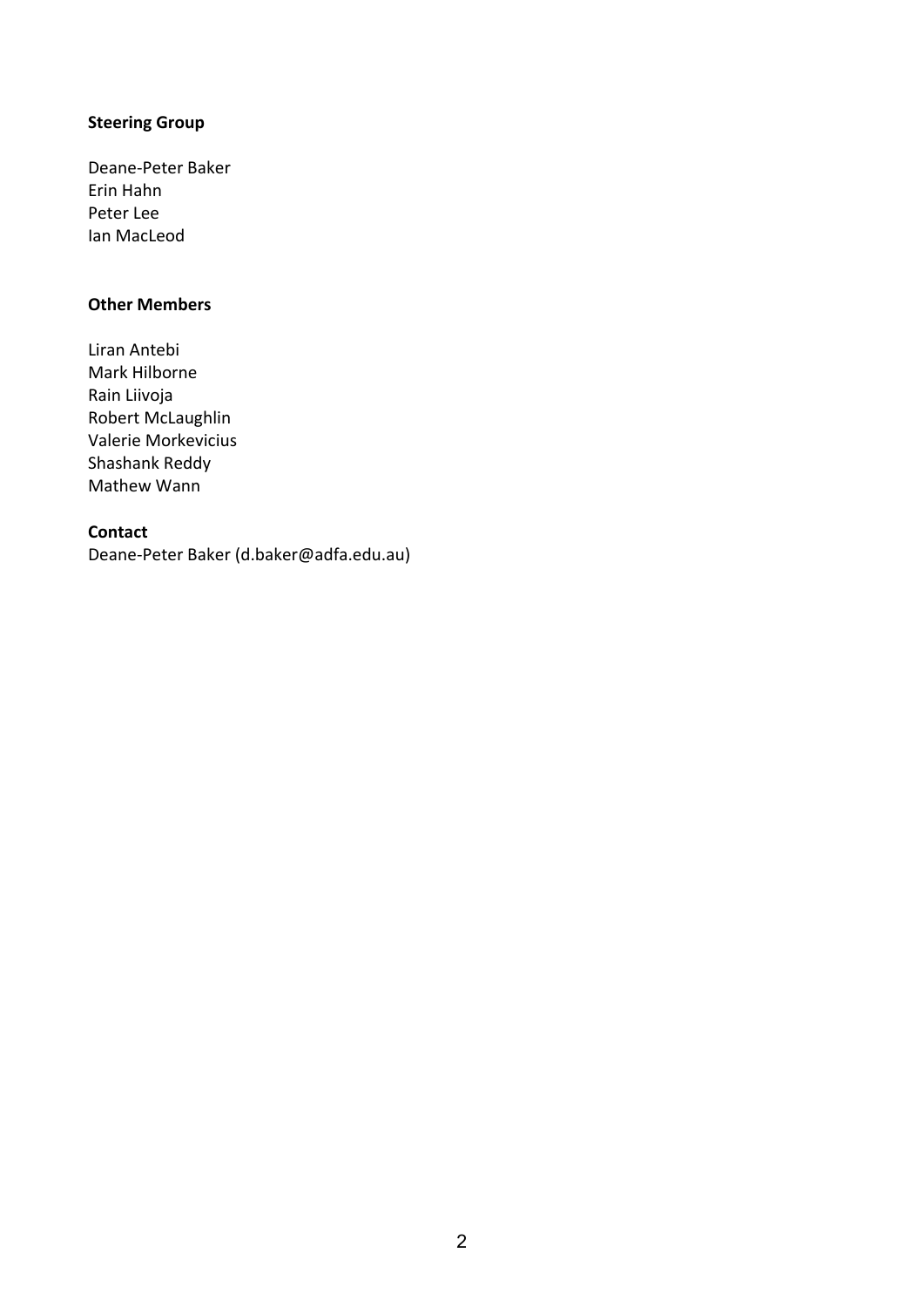### **Guiding Principles for the Development and Use of LAWS**

The advent of lethal autonomous weapon systems (LAWS) presents States with new political, technological, operational, legal and ethical challenges. This paper addresses these various challenges within defined parameters. The principles set out below are framed by the assumptions that underpin IHL and ethics of war traditions, which accept that war is sometimes necessary and can be just, but should be restrained in its practice. It is acknowledged from the outset that there is not the scope here to provide a comprehensive response to every issue raised by LAWS. Inspired by the Montreux Document, the goal here is to provide guiding principles for the development and use of LAWS without taking a position on the broader political and philosophical questions of acceptability of developing and using autonomous weapons.

## **Principle 1. International Humanitarian Law (IHL) Applies to LAWS**

There is agreement among States Parties that IHL applies to the development and use of LAWS. The key principles of IHL, including military necessity, humanity, distinction and proportionality, apply regardless of the type of armed conflict. Several States have domestic policies reaffirming this point. This commitment to IHL principles is key to the development and employment of LAWS. Responsibility for compliance with IHL remains with human operators and cannot be delegated to technology. Therefore, LAWS must be designed so they can be operated in a way that carries out commander's intent.

## **Principle 2. Humans are Responsible for the Employment of LAWS**

Responsibility for compliance with IHL remains with humans. It is above all vested in operators who employ weapons and is discharged through the military chain of command. Responsibility for the effects (i.e. damage or injury) caused by LAWS cannot be delegated to technology.

Weapons or weapons systems, even those which incorporate autonomy, are not legal or moral *agents*. Machines, even complex ones, such as adaptive self-learning systems, cannot make ethical choices, they can only function in accordance with their programming. It is therefore erroneous to speak of *delegating (either legal or moral) responsibility* to autonomous weapons or autonomous weapons systems. Human agents retain responsibility for the intended effects and unintended but foreseeable effects caused by LAWS.

## **Principle 3. The Principle of Reasonable Foreseeability Applies to LAWS**

War has always been characterized by an inability to anticipate and prevent every negative outcome. From the challenge of applying Rules of Engagement in complex, uncertain and dynamic environments, to mechanical failures of weapons and munitions, the principle of reasonable foreseeability has shaped human judgements and actions in war. This principle extends to judgements and actions in the development and deployment of LAWS, including individual and command responsibility. As a matter of law, parties to an armed conflict are required to account for the reasonably foreseeable reverberating effects of an attack, particularly for assessments of proportionality and precautions in attack. See Appendix for an example on the authorisation of LAWS for deployment.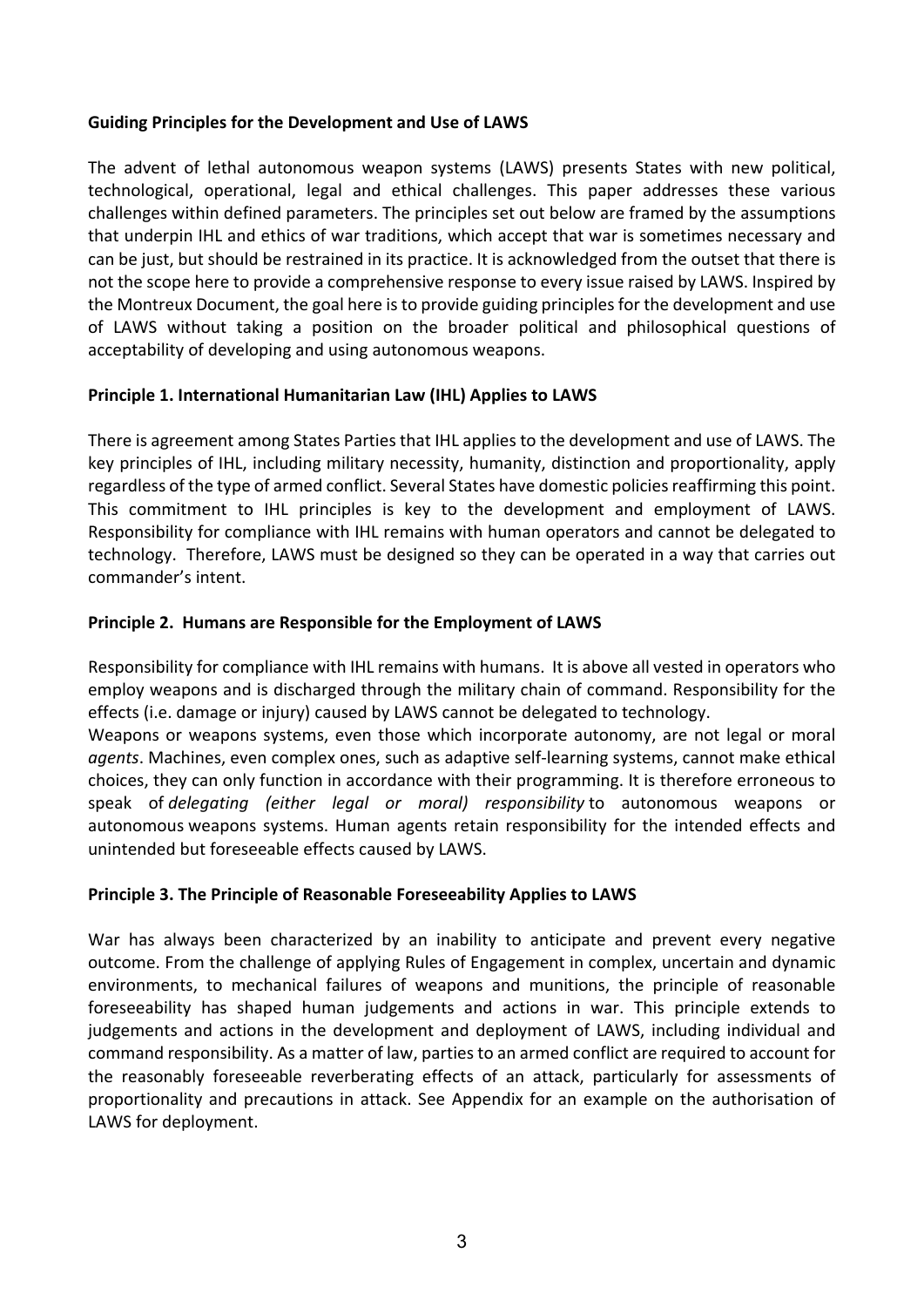### **Principle 4. Use of LAWS Should Enhance Control over Desired Outcomes**

Militaries pursue advances in technology to achieve advantage over likely adversaries. This advantage can come in many forms, but can be broadly categorized into enhancing existing capabilities or developing entirely new capabilities. Pursuit of autonomous capability within weapon systems should be motivated by the desire to achieve at least the same or better quality of decision-making at a more rapid pace, or to achieve a desired outcome when other forms of control are denied. In both cases, autonomous capability should enable *greater* control over the desired outcome.

### **Principle 5. Command and Control Accountability Applies to LAWS**

Military command and control (C2) is the means by which states control the use of force while complying with their legal obligations and respecting ethical values. Militaries have established C2 procedures, which are fundamental to how they function. Effective C2 enables compliance with IHL. Introducing LAWS into military forces must be done in a way that is coherent with C2 paradigms.

### **Principle 6. Appropriate Use of LAWS is Context Dependent**

Consistent with other weapon systems, the use of LAWS must be constrained by a) the operational context, and b) the specific capabilities and limitations of the weapon or weapon system in question. IHL requires that military forces take feasible precautions to minimize incidental loss of life to civilians and damage to civilian objects and prohibits any attack which may be expected to cause excessive collateral damage. Generally, the greater the risk in this regard in any particular context, the higher the level of command authorization required. Figure 1 below shows this relationship.



*Figure 1 Risk and Decision Making Authority in Military Conflict*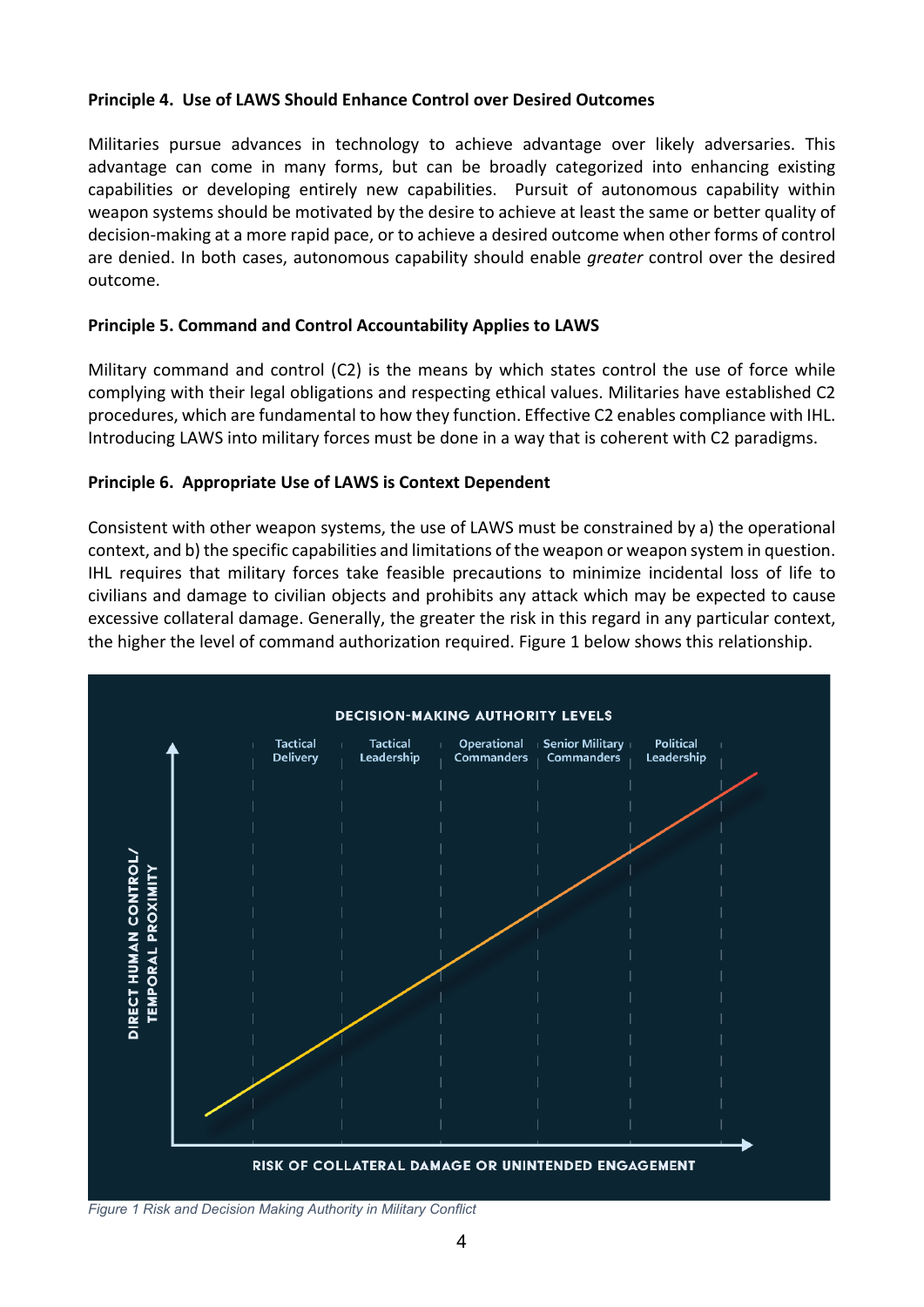Related to this is the impact of the passage of time. Generally, the greater the risk of harm, the greater the requirement for more *immediate* command authorization. The duration of autonomous function must be limited within parameters which keeps the level of risk below the 'reasonable foreseeability' threshold. The duration of appropriate autonomous function in the environment in question will depend on the specific capabilities and limitations of the weapon or weapons system in question, as well as military necessity.